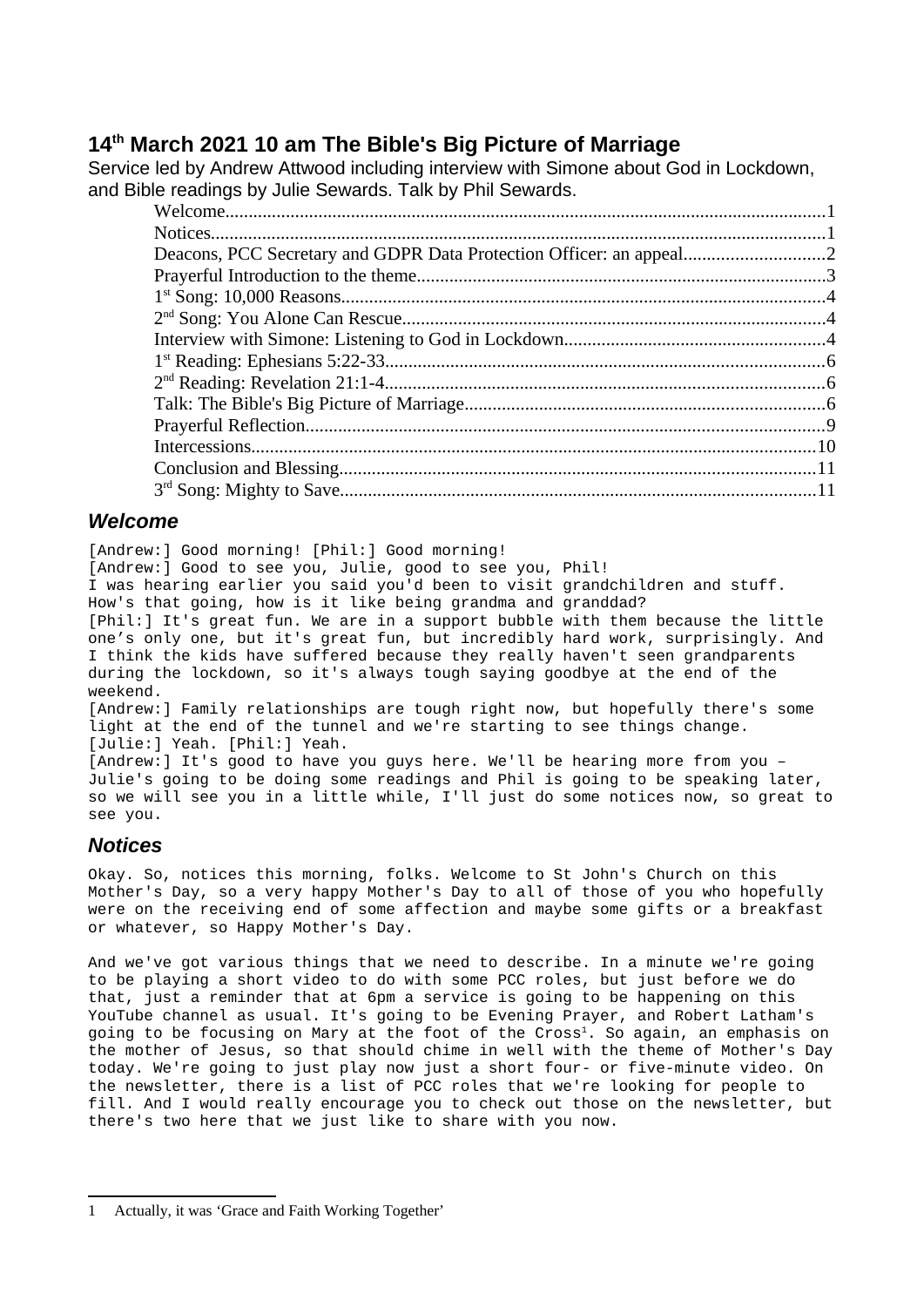### <span id="page-1-0"></span>*Deacons, PCC Secretary and GDPR Data Protection Officer: an appeal*

[Andrew Attwood:] Hi. I wanted to talk to the church about the ministry of deacons. Just to remind you, in Acts 6, verses 1 to 4, it says this:

1 In those days when the number of disciples was increasing, the Hellenistic Jews among them complained against the Hebraic Jews because their widows were being overlooked in the daily distribution of food. 2 So the Twelve gathered all the disciples together and said, 'It would not be right for us to neglect the ministry of the word of God in order to wait on tables. 3 Brothers and sisters, choose seven from among you who are known to be full of the Spirit and wisdom. We will turn this responsibility over to them 4 and will give our attention to prayer and the ministry of the word.'

So you see, the early church recognised that there were certain practical roles that were necessary for the smooth running of community life. And the people chosen were full of the Spirit and wisdom, they were prized for their faith and their usefulness. This word 'deacon' means 'servant'. It's an another Christlike quality that we're all called to grow in. Now such deacons or servants are like oil. They keep us moving forward, often active behind the scenes, but hugely valued by God and the church. Now, the PCC is a group of Christian people with a range of gifts and abilities, but presently, we are looking for some new faces to be link people, a link person for particular areas of service. A link person would help liaise between particular aspects of church life and the PCC. We're going to share details about such roles over these next few weeks.

So I just wanted to finish by saying this: have you ever wondered how you can help our church? Can I encourage you to ask God, "Are you calling me to serve in this way, Lord?" Can I ask you to be open to the voice of the Spirit? And if you love our church and wish to be more useful, like the first deacons in Acts 6, please do get in touch with myself or one of the wardens.

#### [Karen:]

This morning I'm introducing the role of PCC secretary. Our current secretary has moved to the Lake District, so we need to fill this key role. You could think of the PCC secretary as the glue that holds the PCC together, and it's primarily an administrative role. Usually the Secretary is a member of the PCC and the Standing Committee, so working closely with the vicar, wardens and treasurer. What does the role entail? Well, the PCC Secretary is in charge of all the documents relating to the current business of the PCC. A brief description would be preparing meeting agendas, listening and making notes in meetings, so that you can prepare meeting minutes, and accurately record resolutions, handling reports and policies, circulating papers to the PCC and occasionally chasing PCC members up on actions noted on the minutes, and also advising the PCC on policy and rules of the Church of England. So it would be useful if you feel that you are a bit of an organised person and have a bit of a gift for administration, good listener and patient, and a desire to help the PCC run smoothly. Even if you don't feel qualified, but something about this role piques your interest, then please don't ignore it, please speak to me or Kim, or Andrew, to find out more. We really do look forward to hearing from you. Thank you.

#### [Kim:]

One of the roles that we're looking to fill is that of GDPR coordinator. This is someone to lead on data protection for PCC. If you're someone who has an eye for procedures and for doing things right, then this could be the role for you. We need someone to sit on PCC to link to staff and to the leaders of other activities within the church. You would work with wardens to make sure our data policies are up to date, and that they are followed up in our procedures. You would also lead on making sure we have the right data protection training in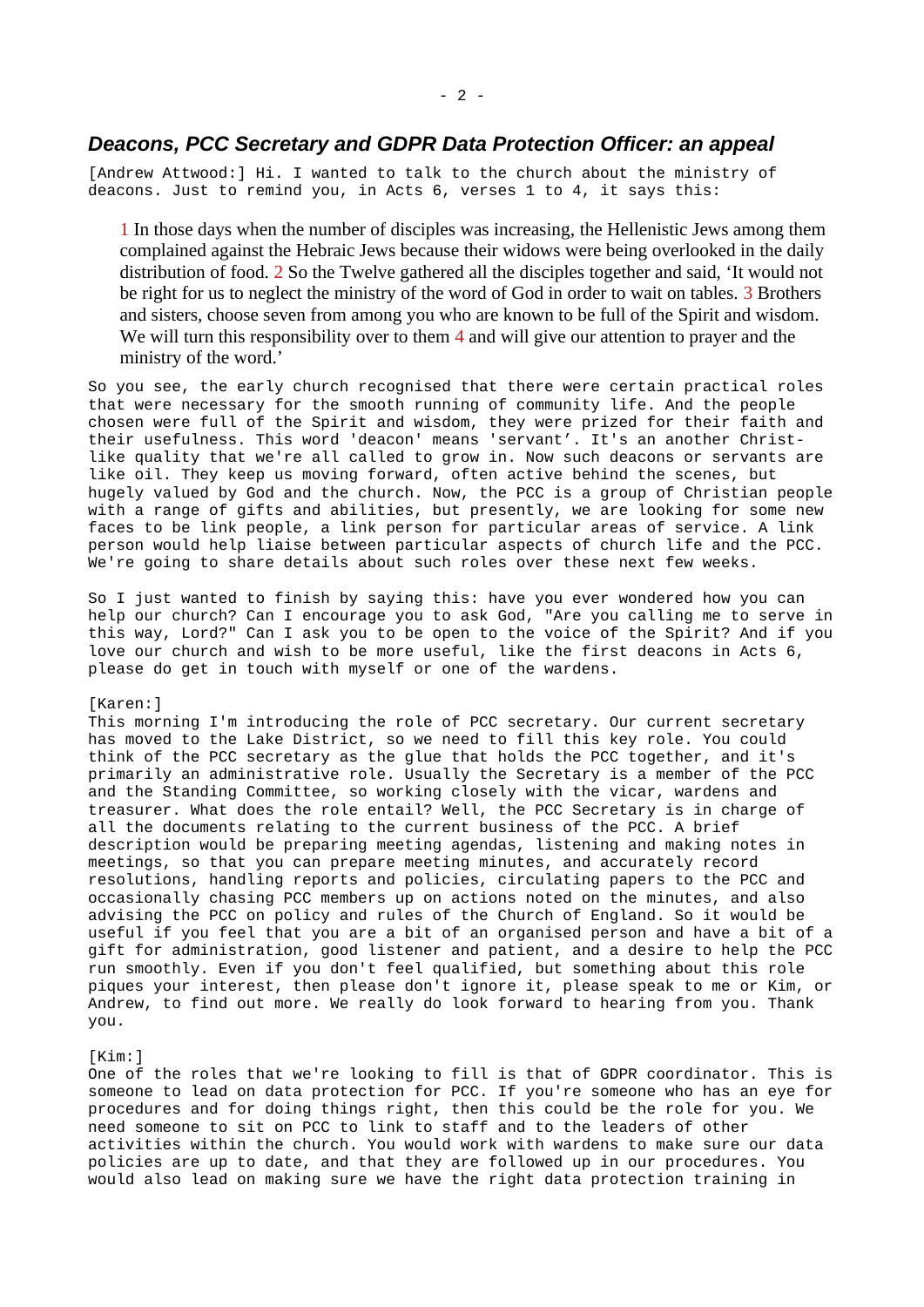place. If you think this might be the role for you, then do let one of the wardens know, and we'll be happy to chat to you about it. Thank you.

[Andrew:] Okay, good. Good to see you. Thank you. Thank you for listening to those different roles. All of them are listed in the newsletter and we do encourage you to consider seriously, if God is prompting you, to get back to us about any of these roles. We really do need some deaconing kind of help with that.

### <span id="page-2-0"></span>*Prayerful Introduction to the theme*

I just want to describe to you now, the basic outline of where we're going with the rest of our service. I'm going to just lead us in a prayerful time in a moment, which will then flow into two songs to help us in our worship of God. And after that, there's going to be a very brief interview with Simone Royle: I interviewed her on the topic of what God has been speaking to her through lockdown; we want to start a short series over the next weeks, where we get a sense of what God has been saying and doing with people during lockdown as perhaps a kind of a clue and a pointer as to where we might go next. So after the two songs, you'll hear Simone speaking. After that, Julie Sewards is going to be reading from Scripture, and then Phil will be speaking to us again on the subject of marriage, continuing our series on biblical marriage, then we'll have opportunity to respond to that and some intercessions. And we'll bring the service to a close shortly after that with a final song. So let's have a moment of quiet and prepare our hearts to be consciously in the presence of God. Let's be still.

I just walked through our garden this morning and I found this. We've got dozens of branches and twigs in our garden surrounded by lots of trees. And I wanted to just draw your attention to the nature of the human condition. All our relationships are a little bit affected, sometimes damaged, sometimes even broken, by the way in which we relate to others, by the way in which others have done things to us, in our marriages, in our friendships, in our sense of self, in our sexuality, in all of the different ways. There is nobody who isn't in some way a little disordered



and damaged: that's just the human condition. We are all disordered and damaged, and in the light of that, there is to be no judgement of others, because we are all in the same boat. As we come to God this morning, let us remember that we all need Jesus Christ as our Saviour, for every area of our life. So I just wanted to have a moment of quiet, where we can be honest with God about how we are and who we are, in all our relationships, things we have done and things that have been done to us. Let's be quiet.

Father, for the wounds that we have received because of relationships, help us and heal us. Father, for the things that we have felt or thought or done or desired that haven't fitted in with Your ways, we are sorry. Father, for the damage and the disorder that is in my life, that is in our life, we bring it all to You, Lord. We are all in the same boat, and we turn to You, Jesus as the one who saves. And so, Father, from a place of humility this morning, would You help us to praise You, to thank You and to be open to hearing from You this morning. In Jesus' name we pray. Amen. so we'll sing now.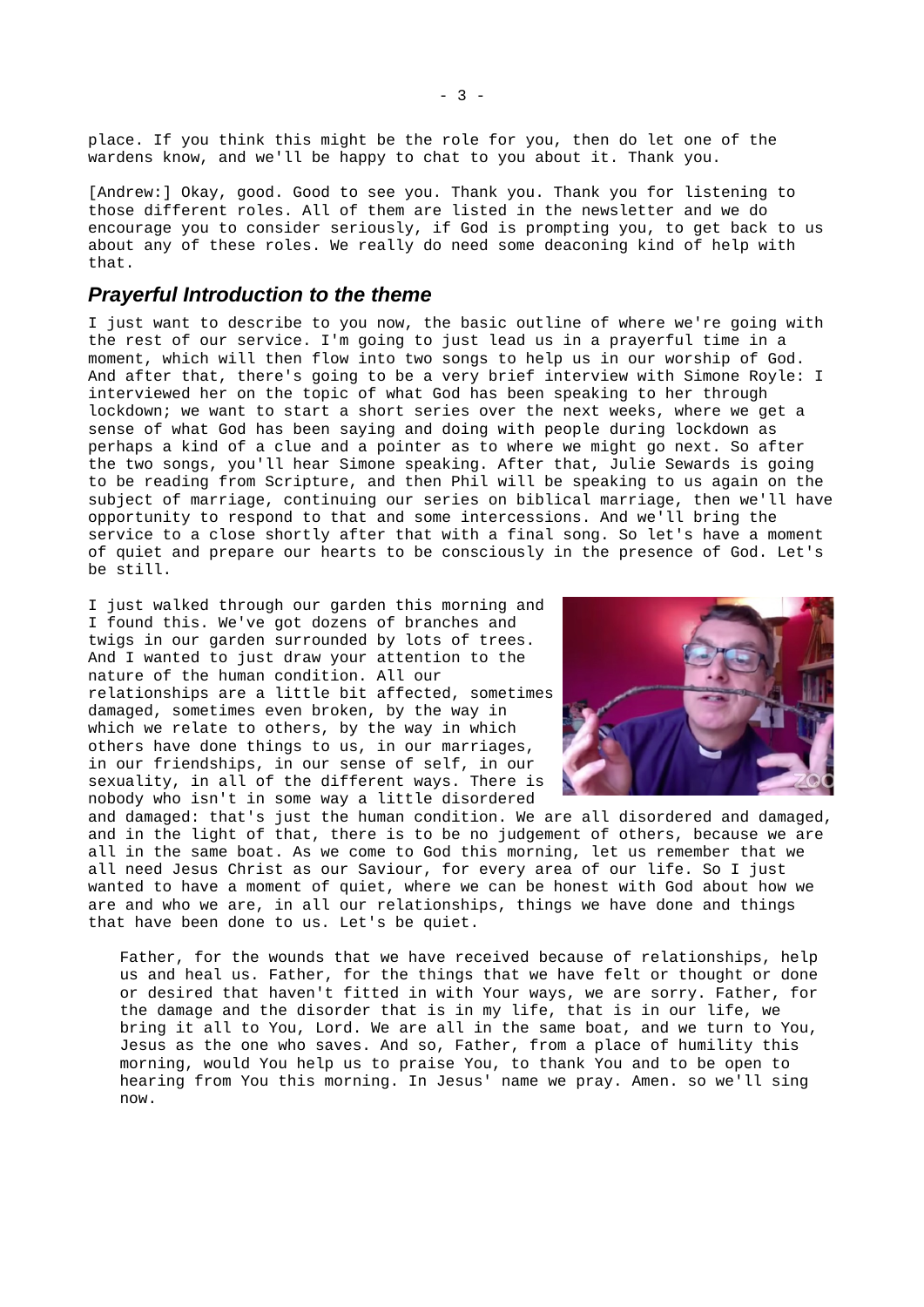# <span id="page-3-2"></span>*1 st Song: 10,000 Reasons*

*Chorus:* Bless the Lord, O my soul, O my soul, Worship His holy name; Sing like never before, O my soul, I'll worship Your holy name.

1. The sun comes up, It's a new day dawning; It's time to sing Your song again. Whatever may pass And whatever lies before me Let me be singing When the evening comes.

#### *Chorus*

# <span id="page-3-1"></span>*2 nd Song: You Alone Can Rescue*

1. Who, oh Lord, could save themselves Their own soul could heal? Our shame was deeper than the sea Your grace is deeper still

### *Repeat verse 1*

### *Chorus:*

You alone can rescue, You alone can save You alone can lift us from the grave You came down to find us, led us out of death To You alone belongs the highest praise

2. You're rich in love And You're slow to anger; Your name is great And Your heart is kind. For all Your goodness I will keep on singing Ten thousand reasons For my heart to find.

#### *Chorus*

3. And on that day When my [strength](https://www.definitions.net/definition/strength) is failing, The end [draws](https://www.definitions.net/definition/draws) near And my time has come, Still my soul will Sing Your [praise](https://www.definitions.net/definition/praise) unending Ten [thousand](https://www.definitions.net/definition/thousand) years And then forevermore

### *Chorus x 2*

Yes, I'll worship Your holy name, Lord, I'll worship Your holy name.

2. You, oh Lord, have made a way The great divide You heal For when our hearts were far away Your love went further still Yes, your love goes further still

*Chorus*

## *Bridge:*

We lift up our eyes, lift up our eyes You're the Giver of Life

*Repeat bridge three times*

*Chorus*

## <span id="page-3-0"></span>*Interview with Simone: Listening to God in Lockdown*

[Andrew:] Hi Simone, good to see you.

[Simone:] Hello.

[Andrew:] Thank you for being open to explore some questions with me. I wanted to ask you questions to do with hearing from God, particularly during this time of lockdown. I just wondered if lockdown has had an effect on you in terms of your openness or ability to hear from God during this time. What you think? [Simone:] Yeah, listening to God is definitely something that I've struggled with. Prayer also historically, and over the last year I've been praying for the gift of prayer and also to be better able to listen to God and in this lockdown, because it has been a lot of silence, it's been a great time to practice it, and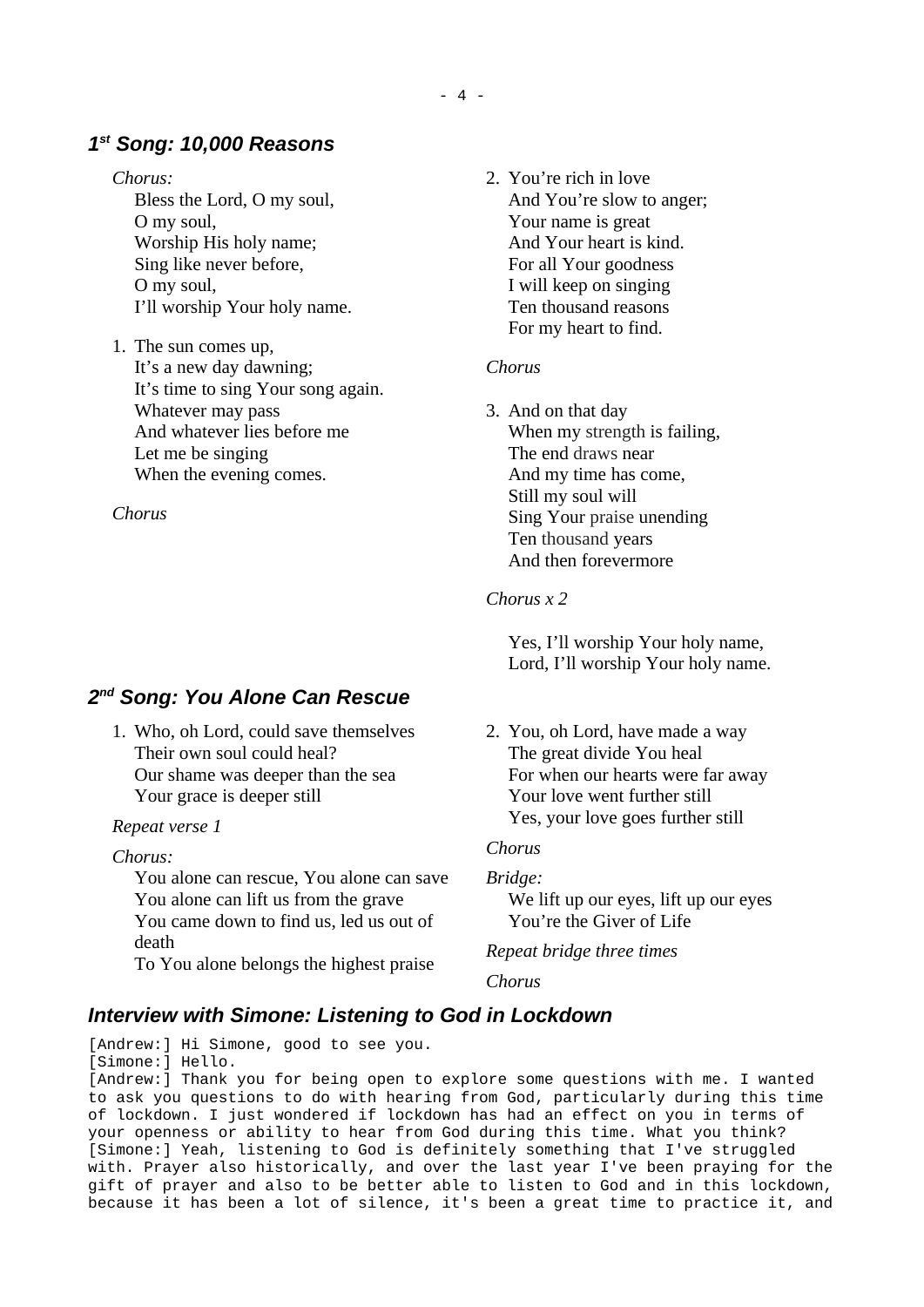I've learned, I've become better, I think, listening to God, just from the practice that this lockdown time has allowed. And so now I'm better able to recognise when a thought or an idea is not for myself, it's perhaps the prompting of the Holy Spirit.

[Andrew:] Okay, right, so, because that's now become a bit more familiar to you, would you say there are any particular things or an example you could give, as something God has spoken to you during this time? [Simone:] Yeah, definitely. So at the start of this most recent lockdown I got in a little bit of a funk, as most people I think did at that point, and I was concerned how to manage, especially trying to maintain a sort of Christian ideal of how you react emotionally to situations: the balancing act of being a parent, a teacher and a wife and a homeschooling mum as well, at this time. And I tend to get short when I'm juggling too many things. So I prayed and I said, God, "I just, I don't know how I'm going to do this, and I feel really upset and a bit panicky right now and I don't want to turn into what I could turn into under all that pressure – please help!" And I think I even said, "You are the God of the impossible!" in my prayer at that time. And immediately after I got a prompt that I should stop watching TV. It was just a thought that just appeared immediately, "Stop watching TV throughout lockdown," and it was specific, throughout the whole of lockdown.

[Andrew:] So what did you do with that? What happened? [Simone:] Well, because this was definitely quite a clear one, like I felt it was undeniably from God, I obeyed it! I did as He said and actually I felt a tremendous relief and release that there had been a direct answer to the prayer, and it was reassuring actually, I felt full of faith that there was an answer, and that in itself took away a lot of my potential for a mental sort of meltdown at that time, because God had personally answered and given a hope of how to manage the situation.

[Andrew:] So, were there any good outcomes that came from choosing to stop watching TV so far?

[Simone:] Yes! There were so many. So I used to have TV on in the background, specifically when I was doing jobs that I found really boring like cleaning, cooking, so many jobs, and I didn't think anything of it, but it did slow me down, so I'd end up taking like three times as long to do each of those jobs. So I found from this process that I had so much more time. But not only did I have more time. Previously, when I was cooking dinner for example, I'd have the iPad on the side playing something and Paul would walk in and he'd walk out, and he'd see I was watching something and just walk out; but now, because it was off, he'd walk in, and he'd be chatting to me and I'd start chatting to him throughout dinner as well, and it became much more of a... we'd laugh, he'd help, and it just became much more of the relationship that it should be around cooking and preparing food. And also when the girls would come into the room, rather than me thinking, "Oh! they probably shouldn't see this!", me turning off the iPad or something, because they just stare at a screen as soon as it's there, so that pulled away the draw for them, they stopped seeing the screen as going into something to do as well, and I'd end up talking to them. So we'd have conversations there. And I just found I had so much time in the day. And in addition to that, when no one walked in, I found that my mind would end up reflecting on more on the Word of God, and praying, because my mind wasn't filled up with silly programmes on TV. Instead I have more space to worship and praise, which lifts you up in the Holy Spirit, so I felt joyful.

[Andrew:] Wow, that sounds like tremendous outcome from hearing and doing what God said. So in the light of that, what would you be hoping for as a church like ours is coming out of lockdown, what would you be encouraging others to think about in the light of your experience? [Simone:] Just the joy of obedience. It was a really unexpected outcome, and it's been really joyful, and for me I feel quite overwhelmed at the Father's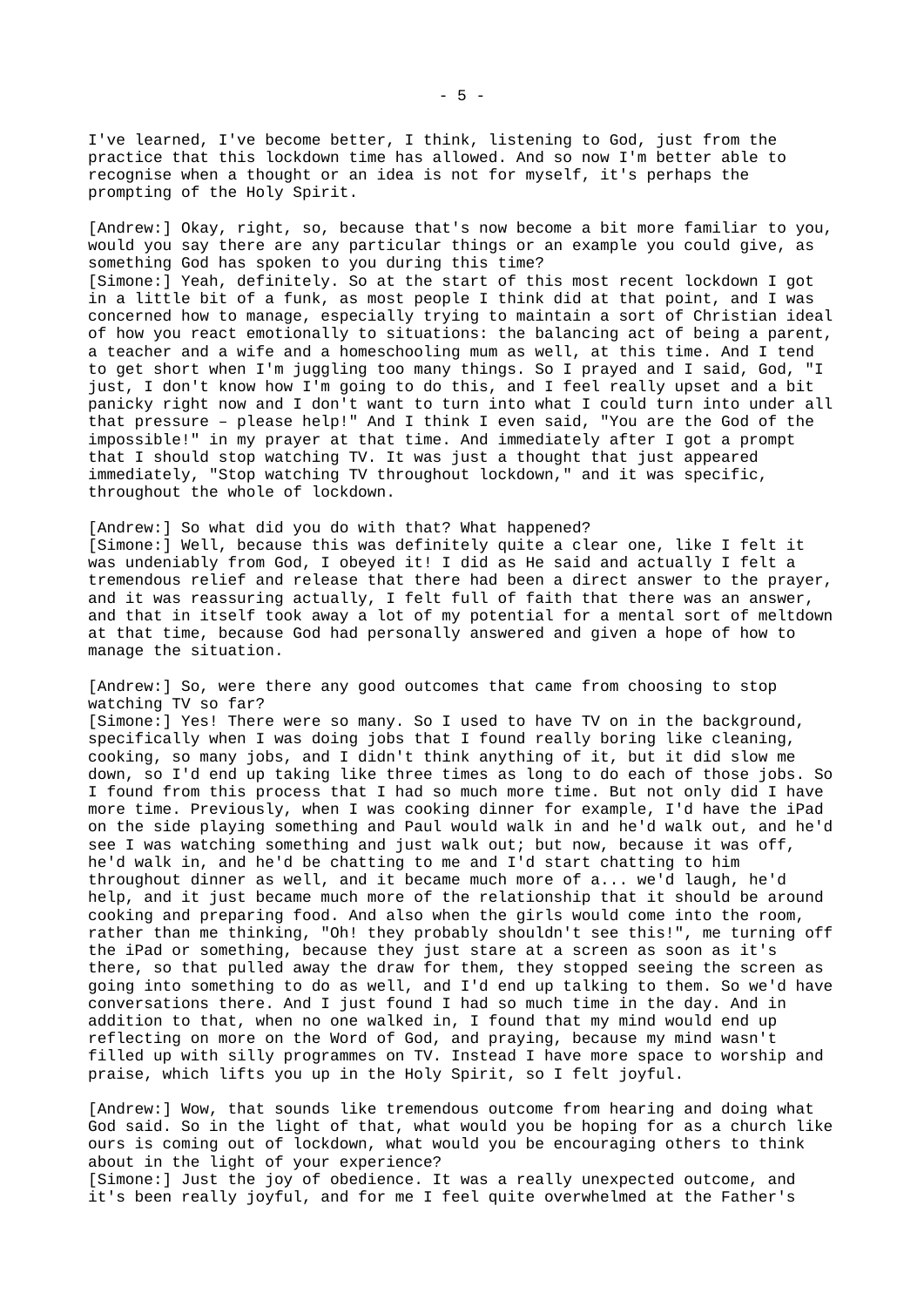love for me in answering that prayer, and you think it's such a small thing that he's told me to do, but it has really brought so much fullness of life in this time which could have been quite overwhelming. It's just one small tiny thing, but I was reflecting on it, and there's a scripture which sums it up to me, which is John 10 verse 10, and it says<sup>[2](#page-5-3)</sup>,

The thief comes only to steal and kill and destroy. I came *(That's Jesus speaking)* that they may have life and have it abundantly.

And for me, I think, sometimes we don't necessarily know what the thief is in our life, but for me, clearly having the TV on the background was stealing some of that life for me. And, and turning it off gave more fullness of life. So for people to know, it's just the joy in obedience.

[Andrew:] Brilliant, thank you so much for answering my questions. Really good to hear from you, Simone. Thank you. [Simone:] Thanks.

# <span id="page-5-2"></span>*1 st Reading: Ephesians 5:22-33*

22 Wives, submit yourselves to your own husbands as you do to the Lord. 23 For the husband is the head of the wife as Christ is the head of the church, his body, of which he is the Saviour. 24 Now as the church submits to Christ, so also wives should submit to their husbands in everything.

25 Husbands, love your wives, just as Christ loved the church and gave himself up for her 26 to make her holy, cleansing her by the washing with water through the word, 27 and to present her to himself as a radiant church, without stain or wrinkle or any other blemish, but holy and blameless. 28 In this same way, husbands ought to love their wives as their own bodies. He who loves his wife loves himself. 29 After all, no one ever hated their own body, but they feed and care for their body, just as Christ does the church  $-30$  for we are members of his body.  $31$  'For this reason a man will leave his father and mother and be united to his wife, and the two will become one flesh.' 32 This is a profound mystery – but I am talking about Christ and the church.  $33$  However, each one of you also must love his wife as he loves himself, and the wife must respect her husband.

# <span id="page-5-1"></span>*2 nd Reading: Revelation 21:1-4*

1 Then I saw 'a new heaven and a new earth,' for the first heaven and the first earth had passed away, and there was no longer any sea. 2 I saw the Holy City, the new Jerusalem, coming down out of heaven from God, prepared as a bride beautifully dressed for her husband. 3 And I heard a loud voice from the throne saying, 'Look! God's dwelling-place is now among the people, and he will dwell with them. They will be his people, and God himself will be with them and be their God. 4 "He will wipe every tear from their eyes. There will be no more death" or mourning or crying or pain, for the old order of things has passed away.'

### <span id="page-5-0"></span>*Talk: The Bible's Big Picture of Marriage*

[Julie:] So now, Phil is going to bring us God's word, and I'll just pray for him as he does that.

Father God, I pray for Phil now, I pray that You will give him Your words, Holy Spirit, that everything that he says will be of You. And for those of us that are listening that our ears will be open and our hearts receptive to what You would like to say. And particularly, Lord, I pray for anyone for whom this subject series is difficult, that You will fill them with Your peace this morning. We pray in Jesus' name. Amen.

[Phil:] Amen.

<span id="page-5-3"></span><sup>2</sup> **[ESV]** and other translations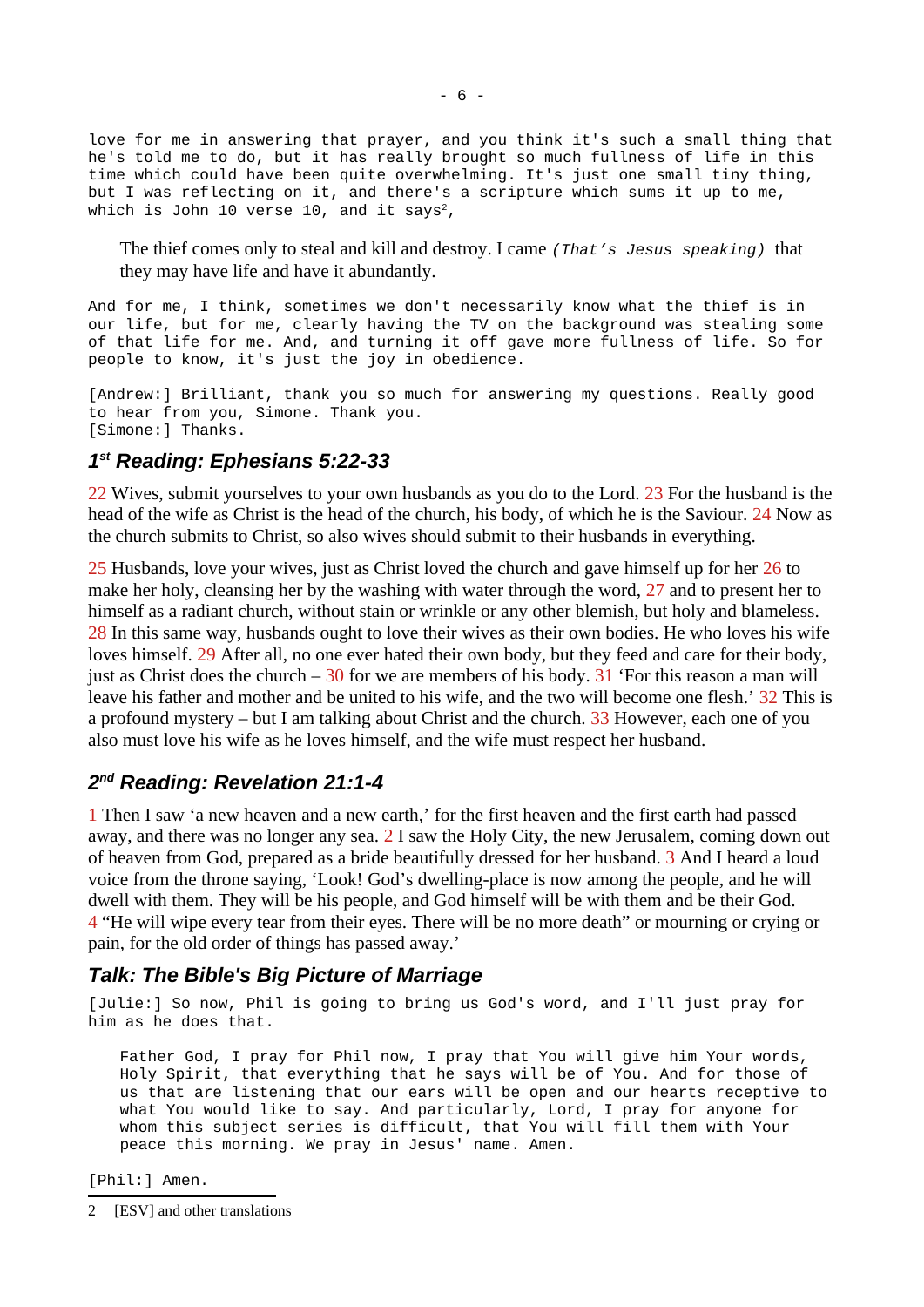Good morning. Thank you Julie. So, marriage, the bigger picture. Trying to tackle this reminds me a little bit of that old Monty Python sketch about the contestants in the sketch who had to summarise the works of Marcel Proust in 15 seconds. Well, I've got a bit more than 15 seconds, but it's still a big topic, so necessarily this is going to be a bit of an overview. And, Lord, may I do that in humility and obedience. When Andrew was talking a couple of weeks ago, he said, and it's worth remembering this, whenever we're exploring ethical or moral matters, when society is raising questions, we need to remember the narrative of the whole Bible. I'm going to touch on a couple of things that Andrew made in that talk as I go through. I'm also going to reference a couple of points that Graham Archer made the week before that, when we start off looking at Genesis, but I would encourage you, if you missed either of those talks, or indeed if you saw them, I'd encourage you to go back and look at them again. Graham Archer spoke on the 21st of February and Andrew on the 28th, well worth looking at again.

The Bible begins and ends with a marriage. Looking at the bigger picture of the Bible, from start to finish, we can hardly escape the fact that marriage is a major theme. Genesis 1 describes the creation of the universe, the culmination of which is the creation by God of human beings in chapter 1, verses 26-31, when for the first time His creation is not simply good, it's very good. And there are two points I'd like to make about this.

- The first one is that mankind is made in God's likeness, in the *imago dei*. We carry the image of God in us. Each person is created with the ability and the capability to have a personal, individual relationship with God. And I think there's something profound in there to say about the sanctity of human life, how we view each other as human beings in God's eyes. We should also note that we are made in God's image, by God; we're not made by ourselves in the image we choose to create for ourselves. God has designed us, male and female, for a purpose. We don't decide: it's not our place, any more than it is our place to decide subjectively what is good and what is evil. That is very definitely the province of God, the Creator of the Universe, as Adam and Eve were clearly instructed: an instruction that they ignored.
- Secondly, God makes two kinds of human, one male and one female. The Bible clearly describes humans as His image-bearers, male and female, and He blesses them. These two complimentary creatures are the ultimate level of God's creation, specifically designed to represent God together. As with the whole complimentary creation narrative, light and dark, water and dry land, etc., the male and female are designed and have purpose, in this case with each other in mind, not with themselves in mind. The purity of the Godhead, "let Us make," in verse 26, naturally creates in man and woman a plural representation, which is fulfilled in its togetherness. This makes the union of one man and one woman a very holy communion. Male and female are similar as the image-bearers of God, but with different roles within that relationship.

And the Bible text notes that God's care for Adam in Genesis 2:18, where he looks to find a suitable helper for him, the term *kenegdow* [כְּנָגְדְוֹ] is is an unusual term, it means something like equal but opposite or equal but complimentary. The union of this sacred relationship is expressed in its ultimate fulfilment, as Genesis says

That is why a man leaves his father and mother and is united to his wife, and they become one flesh.

in verse 24. This inauguration of one man and one woman becoming united as one in marriage is designed by God as His everlasting blueprint.

Now, having said the Bible starts with a marriage, there's also a separation at the start of the Bible, a separation between God and mankind described in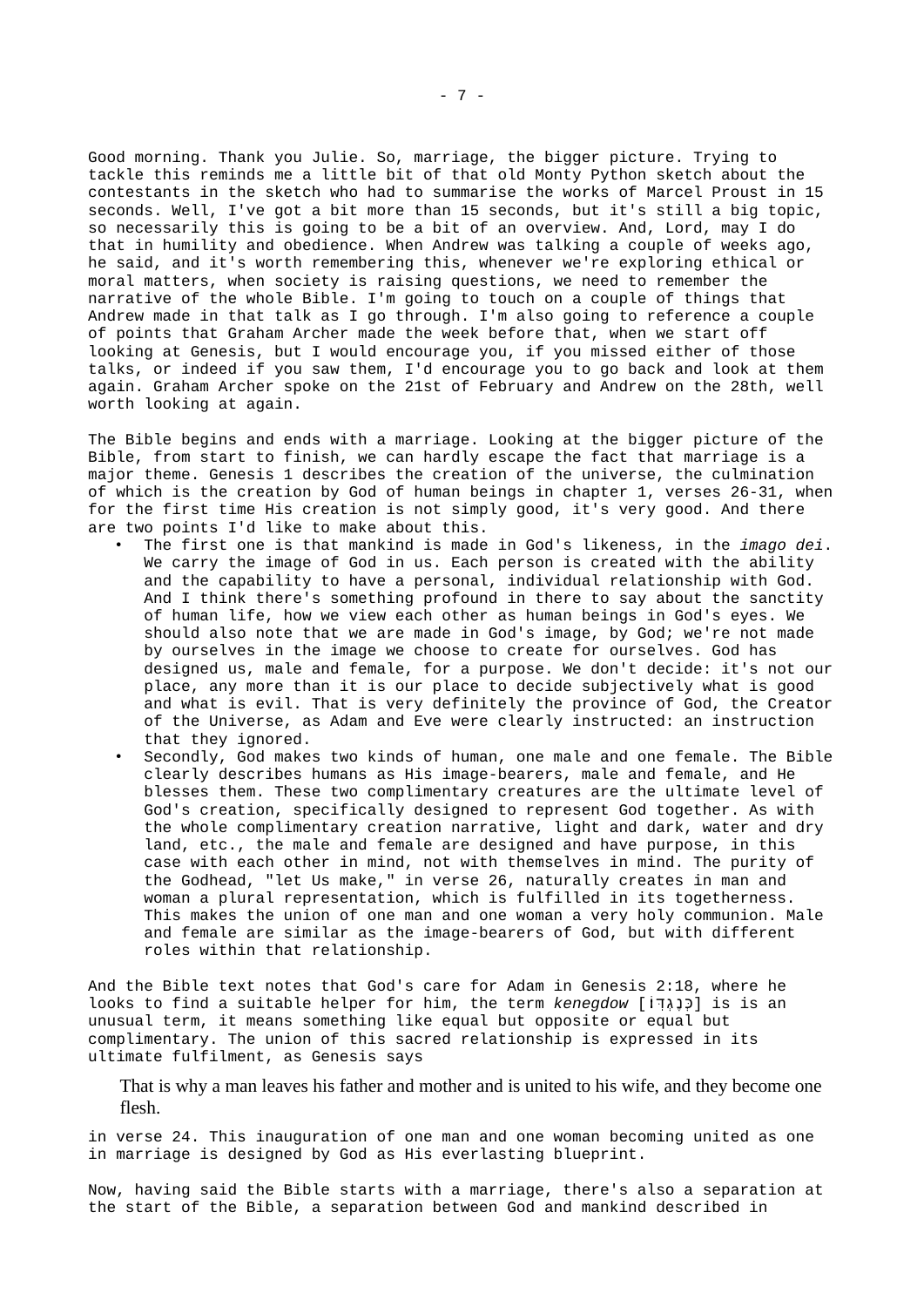Genesis 3, a separation which will only be healed by Jesus' death on the Cross, which uniquely shattered the penalty of sin, and is able uniquely to repair that separation. But that shapes the whole Bible narrative to come. God through the course of the Old Testament is described in the language of the faithful husband who steadfastly loves his unfaithful wife, His chosen people. But they regularly turn away from Him. This faithful love of God is an ever-present theme, taking us right back to Genesis, God's delight in the creation of mankind, His care for them even when they had turned away from Him, in Genesis 3:21 and His constant love for them. And we see this time and time again throughout the Old Testament, particularly when expressed in the prophets in Isaiah and Ezekiel and Jeremiah and Hosea. For example, Isaiah 54 verse 5 says,

For your Maker is your husband – the LORD Almighty is his name – the Holy One of Israel is your Redeemer; he is called the God of all the earth.

And then again in Hosea chapter 1 verse 2,

Like an adulterous wife this land is guilty of unfaithfulness to the LORD.

The theme is taken up in the New Testament: Jesus is described as the bridegroom. In John chapter 3 verse 29, John the Baptist describes Him as such. And then in Matthew 9:15 and Luke 5:35, Jesus describes Himself as the bridegroom. In two of His parables, He references the language of marriage. In Matthew 22 the great banquet, in which the Messianic banquet for the end of the age is described as a marriage feast, a thing which we shall see taken up in Revelation chapter 19 and chapter 21. While in Matthew 25, in the parable of the wise and foolish bridesmaids, Jesus is again the bridegroom.

Now, I've described marriage and separation as a theme, rather than merely an image. And that's because it is more than an illustration. When we look at the Bible and what the Bible says about the sanctity of the institution of marriage, this is the closest language which we can use to describe the relationship between God and mankind. In Ephesians chapter 5, verses 22 to 33, which Julie read earlier, when Paul talks about marriage, he interlaces the relationship between husband and wife with that of the relationship between Christ and the church, culminating in the statement in verse 32,

This is a profound mystery – but I am talking about Christ and the church.

For me, there are many times when marriage is a profound mystery. We're trying at the moment to choose some paint for our kitchen, and Julie's thought processes are a complete mystery to me. But Paul here is talking about Christ and the church. Paul is referencing the closest language we can use to describe the relationship between God and mankind.

And then at the end of the Bible, the last image we see is the marriage of Christ, the bridegroom and the Church, the community of believers, His Bride. The marriage is announced in chapter 19 verses 6 to 9:

6 Then I heard what sounded like a great multitude, like the roar of rushing waters and like loud peals of thunder, shouting:

'Hallelujah! For our Lord God Almighty reigns.

- 7 Let us rejoice and be glad
	- and give him glory!
	- For the wedding of the Lamb has come, and his bride has made herself ready.
- 8 Fine linen, bright and clean, was given her to wear.'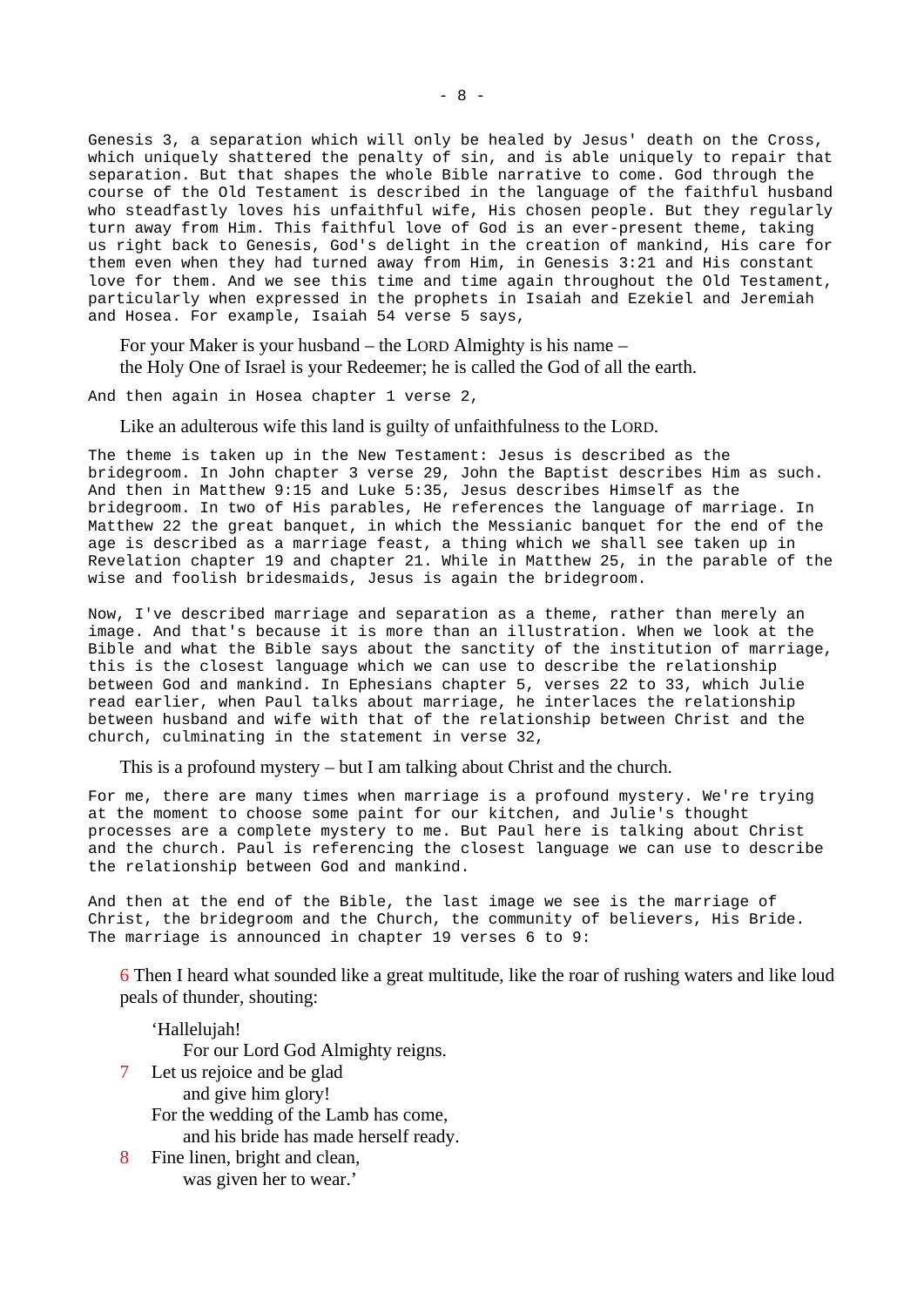[...]

9 Then the angel said to me, 'Write this: Blessed are those who are invited to the wedding supper of the Lamb!'

In this passage, the fine linen that the bride wears stands for the righteous acts of God's holy people. That's in stark contrast to the image of the fallen Babylon which has preceded it in chapter 18, where Babylon is portrayed as an adulteress, and the fine robes with which she is clothed in chapter 18 verse 16 are the fruits of her adultery. And then in Revelation chapter 21, the marriage takes place, as Julie read earlier on. We hear about the holy city, the new Jerusalem, coming out of heaven from God, prepared as a bride beautifully dressed for her husband.

'Look! God's dwelling-place is now among the people, and he will dwell with them.'

His marriage marks the point when God's people are finally united, or reunited, with their Saviour, their God. This event is clearly described in the language of marriage. And in chapter 22 verse 17, the happy couple, the bride and bridegroom, Jesus and His people, issue an invitation to the marriage feast, the Messianic banquet I mentioned in Matthew chapter 22. And that marriage feast is open to everyone who wishes to come and join it. The text says,

16 'I, Jesus, have sent my angel to give you this testimony for the churches. I am the Root and the Offspring of David, and the bright Morning Star.'

17 The Spirit and the bride say, 'Come!' And let the one who hears say, 'Come!' Let the one who is thirsty come; and let the one who wishes take the free gift of the water of life.

Everyone is invited, but as the parable of the great banquet tells us, not all choose to accept the invitation. This scene restores the relationship between God and mankind that we saw in [Genesis] chapter 1 and chapter 2. Jesus is the bridegroom. His Church is the bride, there aren't two bridegrooms here, there aren't two brides, there is one bridegroom, or husband, Jesus Christ, the Messiah, the Son of God, and there is one bride, or wife, the Church, Christ's people, the redeemed, redeemed by the blood of Jesus shed on the Cross.

So marriage, holy matrimony, describes the relationship between God and mankind, and prefigures that heavenly marriage. The NIV Study Bible says marriage is a human echo of the heavenly reality. It isn't up to us to presume to change that human echo, any more than it is up to us to question the heavenly reality. Because questioning the heavenly reality, defining God's purpose, putting ourselves in God's place, that's what we do when we seek to change what God has ordained, and which is set out in His Word, His Bible.

Just to conclude, Andrew said a couple of weeks ago, the wider UK, and indeed the global population may behave as they choose. And that is between them and God, whom we shall all face on the Last Day. But it is critical that we who know Christ as our Lord and Saviour, we who have committed to follow Him, we who are called to be holy, as it says in 1 Peter 1, "'Be holy for I am holy', says the Lord," it is critical that we are witnesses to His saving love, His purposes, and His design for us and for all mankind. On the topic of marriage, and many others, He has given us His Word, and we are called to follow it.

### <span id="page-8-0"></span>*Prayerful Reflection*

[Andrew:]

Amen. Thank you Phil, thank you very much for that. So let's have a moment of quiet to be responsive to the words that Phil has given us. Let's be quiet.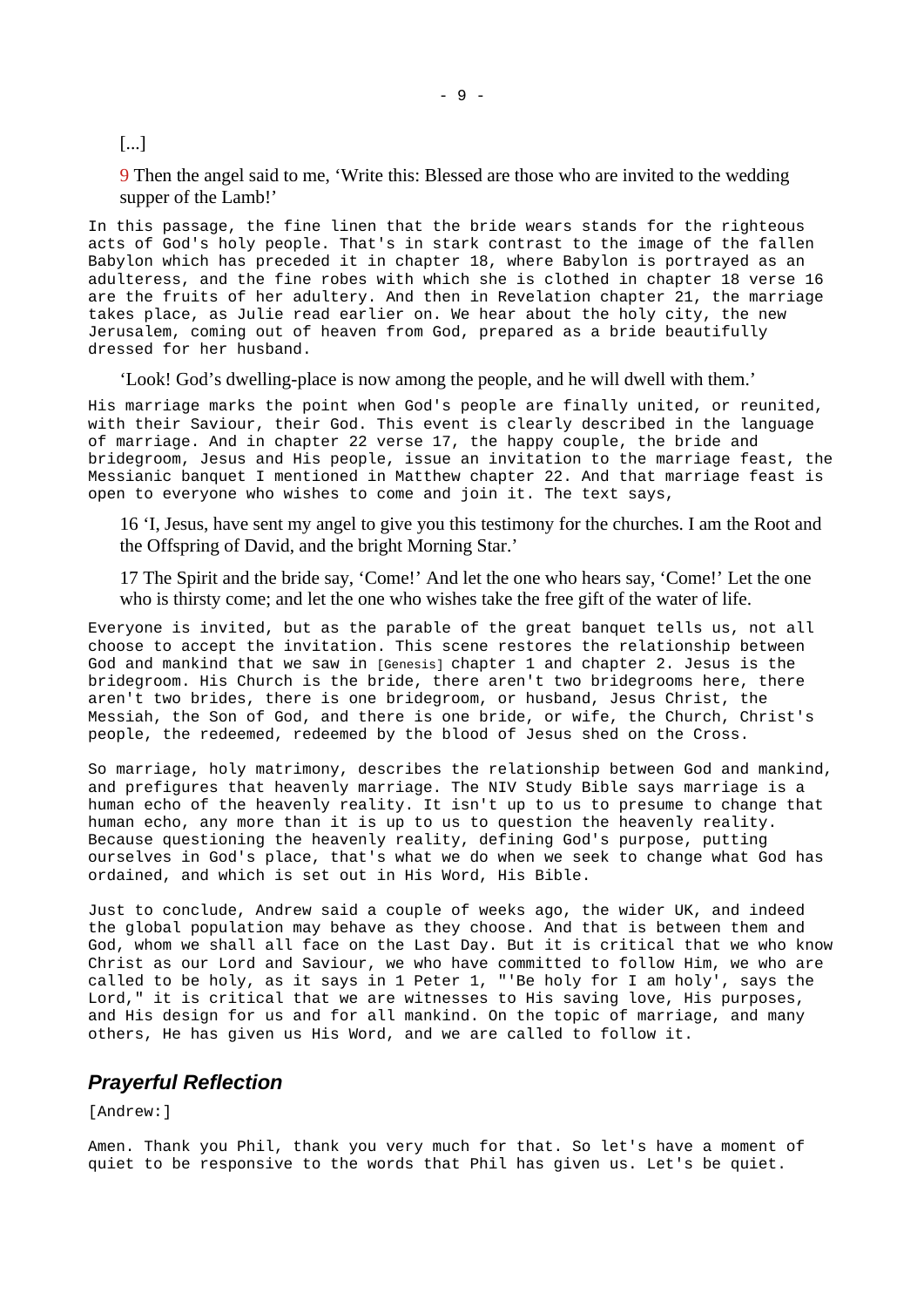And perhaps in the quiet, particularly meditate on Christ as the bridegroom and the Church as His bride.

Father God, this big story of Scripture reveals to us that You have always wanted to be married to humanity, to those who believe, to be the bridegroom to us, Your chosen people, the bride. This is in Your heart's desire, Father God, shown to us in Jesus. Father, we receive this image again, we receive this story again. Father, we thank You for this deep, deep commitment to human beings.

Father, would You help us to hold in our hearts the whole story, including the good beginnings, where You set things out as they should be, and including that awareness of brokenness that happens, all that time ago, but also in our own lives. Lord, just in a moment of quiet we recognise the fracture and the brokenness in the world and in our hearts.

And Father God, would You pour out healing on our thinking. Lord, where we may have misunderstood or even distorted the story, would You heal our minds, straighten our minds, correct our thinking, to fall in line with Your good story, Jesus as the bridegroom and the Church as His bride.

And Father, I want to pray now a blessing on all relationships that are pictures and echoes of Your goodness in the world, Lord, for those who are married and for those who are single. Father God, we thank You that Jesus Himself is an exemplar, a brilliant example of what single life looks like: a beautiful example to us of singleness being an honoured way to live. Thank you for Jesus' example. We also thank You, Lord, for the privilege for those of us who are married, of being image-bearers, as husband and wife. We thank You, Lord, that this reflects something of what God is like, and what it is between Christ and the Church. Thank you for the privilege of helping us be image-bearers in that particular way. And we pray, Lord, whether we are single or whether we are married, that we would work hard at reflecting You well: Your goodness and Your love and Your truth.

Just again a moment of quiet, where we can align our hearts with God's big story, and the call to reflect God well.

#### <span id="page-9-0"></span>*Intercessions*

So now we move to a more general time of praying, a time of intercession for the world, for our nation, for other issues. Let us pray.

Father, we thank You for the progress that is being made with regards to the pandemic. Thank You, Lord, for the continuing rollout of vaccine. We praise You, Lord, for increasing numbers of people having their first jabs, and even more people now having their second jabs. We praise You, Lord, that this is making good progress, and that this is having an impact on transmission of illness, and numbers of deaths, deaths coming down in number. We do pray, Lord, for your consolation and help for all those who are grieving, and for those who are worried because they have loved ones in hospital. We pray for healing and help for those still suffering from COVID. Lord, in Your mercy, hear our prayer.

We also pray, Lord Jesus, on this Mother's Day for families that have been dislocated, because of the pandemic. We pray, Lord Jesus, for people to still be diligent and sensible in how they relate one to another, not breaking the guidelines or the rules regarding contact, even on a day like this, when you want to just give a mum a hug if she's separate from your bubble. Lord, help us to keep the rules even at these times. But I do pray, Lord, for patience and endurance for ourselves, for our nation, for our town. Help us to persevere through these weeks and months to come, where still things are not normal. Lord, in Your mercy, hear our prayer.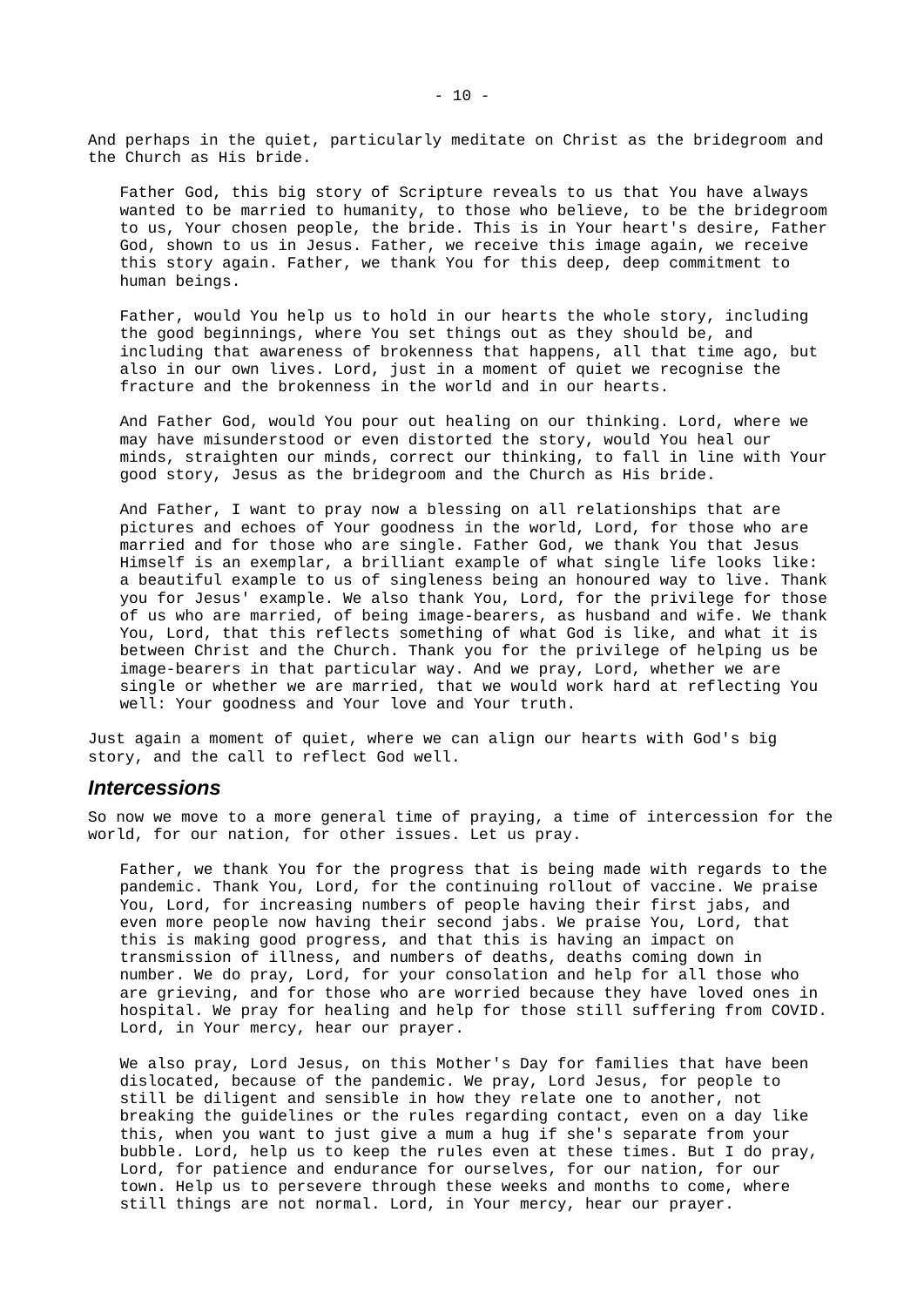And Father, particularly on this day, I want to lift up to You the feelings and concerns of women in response to the Sarah Everard killing that happened recently. Lord, it has been heartbreaking to hear of a woman walking in lit circumstances and taken and killed. And it has revealed, Father, a lot of anxiety amongst women in our nation. Lord, would You help us as communities, would You help us to treat people right. Lord, for those of us men who may have wrong thoughts, who may presume wrongly, and women who may feel nervous out on streets, we pray, Lord, for improvement of character in individuals. We pray, Lord, for wisdom at a governmental level to help correct wrong behaviour in society, so that women can be less afraid and more confident outdoors. Lord in Your mercy, hear our prayer.

And now just a moment where I want to be quiet, you can bring to God any concerns that you have: if you are sick, if you have any worries, whether they are practical or financial, just lift those to God now.

Lord in Your mercy, hear our prayer.

And so, Father, we gather all of our prayers together, knowing that you are a God who hears, knowing that you are attentive to us, as a bridegroom is to his bride. Amen.

### <span id="page-10-1"></span>*Conclusion and Blessing*

We're going to draw near to the end of our service today. Thank you very much to Julie for the readings and to Phil for the talk. Can I recommend to you again, the documents that were emailed out regarding marriage, I really do want to encourage every single member to work at reading what has been written with regards to this contentious subject of marriage. The short documents can be read in 20 minutes, the longer one will take you a good time, but my heart's desire is for us as a church to be well-briefed on this subject, to know what Scripture says, and to explore the different questions around this topic, so that as we go forward we will be confident in what our understanding is, and confident in how to discuss and converse with people about this topic, so do please read those documents.

So I finish with a blessing, and then we will have our final song, so let's pray.

Father God, thank You for the subject today. Thank You on this Mother's Day that we can celebrate marriage as you have described it in Scripture. Would You bless each and every person who has watched today, that You would give them Your grace for this coming week, that You would bless our all our relationships, whether we be single or married, that You'd bless our friendships, our households, and that You'd cause us to be good imagebearers this week. In Jesus' name we pray, Amen.

#### Thank you.

# <span id="page-10-0"></span>*3 rd Song: Mighty to Save*

1. Everyone needs compassion A love that's never failing Let mercy fall on me Everyone needs forgiveness The kindness of a Saviour The hope of nations

#### *Chorus:*

Saviour, He can move the mountains My God is mighty to save He is mighty to save Forever Author of Salvation He rose and conquered the grave Jesus conquered the grave